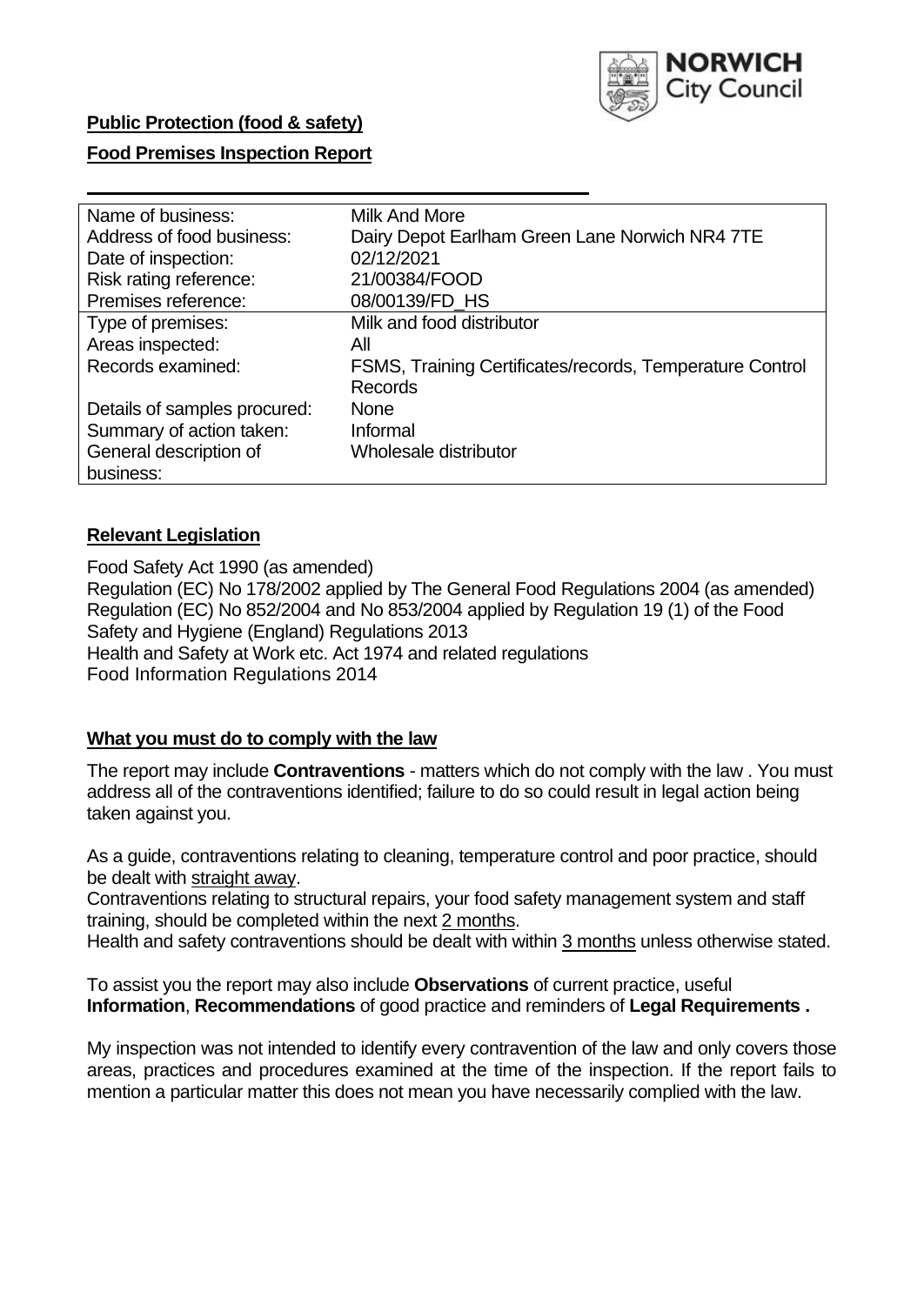# **FOOD SAFETY**

## **How we calculate your Food Hygiene Rating:**

 The food safety section has been divided into the three areas which you are scored against for the hygiene rating: 1. food hygiene and safety procedures, 2. structural requirements and 3. confidence in management/control procedures. Each section begins with a summary of what was observed and the score you have been given. Details of how these scores combine to produce your overall food hygiene rating are shown in the table.

| <b>Compliance Area</b>                     |          |    |                | <b>You Score</b> |                |    |           |    |          |  |  |
|--------------------------------------------|----------|----|----------------|------------------|----------------|----|-----------|----|----------|--|--|
| Food Hygiene and Safety                    |          |    | 0              | 5.               | 10             | 15 | 20        | 25 |          |  |  |
| <b>Structure and Cleaning</b>              |          |    | $\Omega$       | 5.               | 10             | 15 | 20        | 25 |          |  |  |
| Confidence in management & control systems |          |    | $\overline{0}$ | 5                | 10             | 15 | 20        | 30 |          |  |  |
|                                            |          |    |                |                  |                |    |           |    |          |  |  |
| <b>Your Total score</b>                    | $0 - 15$ | 20 | $25 - 30$      |                  | $35 - 40$      |    | $45 - 50$ |    | > 50     |  |  |
| <b>Your Worst score</b>                    | 5        | 10 | 10             |                  | 15             |    | 20        |    |          |  |  |
|                                            |          |    |                |                  |                |    |           |    |          |  |  |
| <b>Your Rating is</b>                      | 5        |    |                | 3                | $\overline{2}$ |    |           |    | $\Omega$ |  |  |

Your Food Hygiene Rating is 4 - a good standard



## **1. Food Hygiene and Safety**

 requirements. You have safe food handling practices and procedures and all the Food Hygiene standards are excellent. You demonstrated full compliance with legal necessary control measures to prevent cross-contamination are in place. **(Score 0)** 

#### Contamination risks

**Observation** I was pleased to see you were able to demonstrate effective controls to prevent cross-contamination.

## Hand-washing

**Contravention** The following indicated that hand-washing was not suitably managed:

• there was no hot water to the wash hand basin. ( The score to reflect this has been applied under Structure.)

## Personal Hygiene

**Observation** I was pleased to see that standards of personal hygiene were high.

## Temperature Control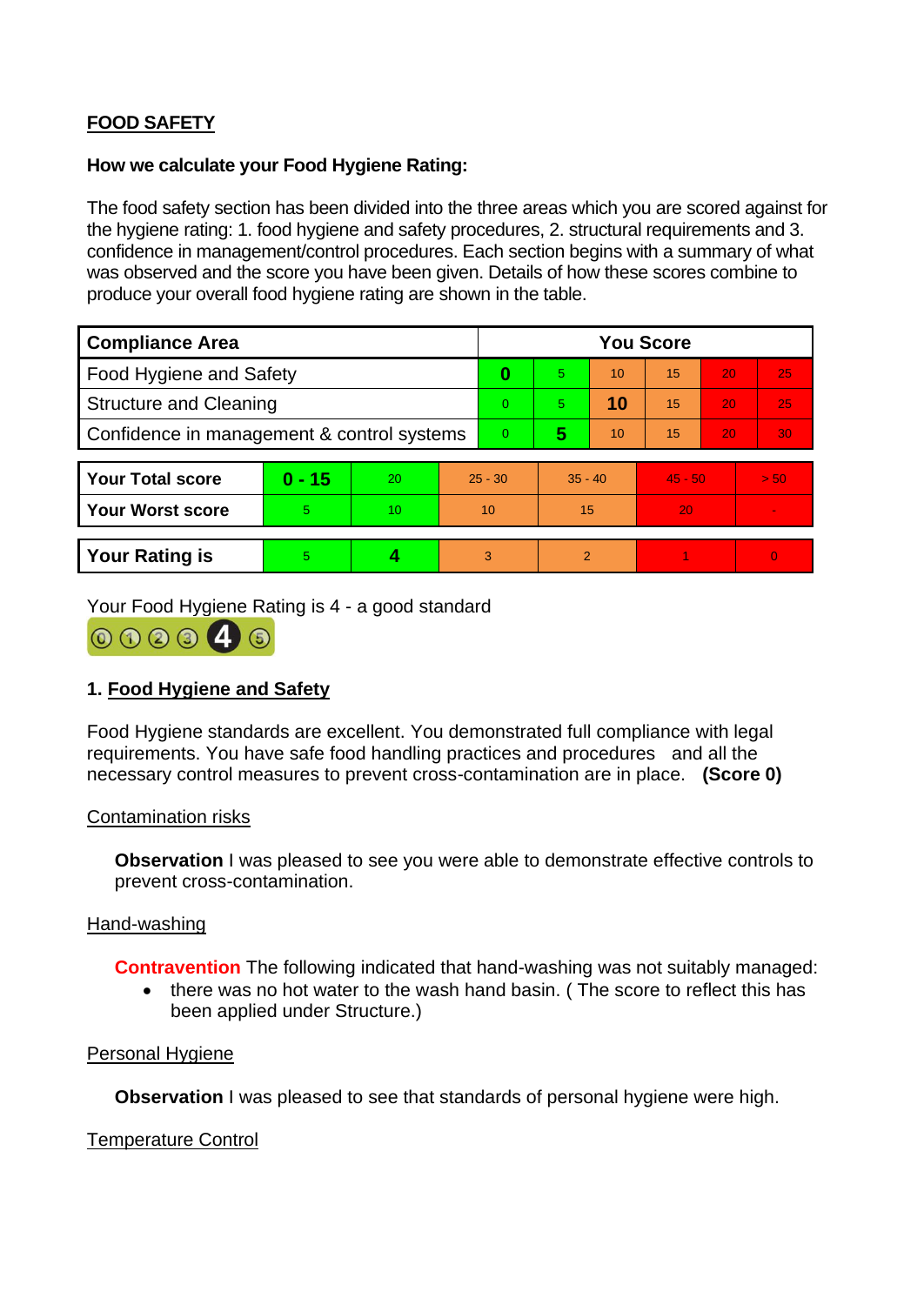**Observation** I was pleased to note that temperatures are being monitored at critical used on the vehicles. You have a probe which is calibrated, and independent points- arrival of food at the depot, fridges and freezers on site, and the cool boxes thermometers.

## Poor Practices

 **Information** The previous complaint regarding labelling of Artisan bread with a use by date is being actioned by Head office.

## **2. Structure and Cleaning**

The structure facilities and standard of cleaning and maintenance are of a generally satisfactory standard but there are some repairs and/or improvements which are required in order for you to comply with the law. Pest control and waste disposal provisions are adequate. The contraventions require your attention; although not critical to food safety they may become so if not addressed. **(Score 10)** 

## Cleaning of Structure

**Contravention** The following items were dirty and require more frequent and thorough cleaning:

- Warehouse floor
- Walk In chiller ceiling and walls in areas
- External milk fridge where broken milk bottle and spillage not cleaned up

## Cleaning of Equipment and Food Contact Surfaces

**Contravention** The following items are dirty and must be cleaned::

- Food chill area on vans very dirty and evidence of broken glass
- Dirty freezers used to store van freezer plates.

## **Maintenance**

**Contravention** The following had not been suitably maintained and must be repaired or replaced:

- Light to walk in freezer
- Hot water supply not working due to boiler issue- had been reported. Repair due day of inspection or next. Remedial action discussed.

## Pest Control

**Observation** You have a contract and monthly visits, with no issues recorded.

## **3. Confidence in Management**

A food safety management system is in place and you demonstrate a very good standard of compliance with the law. You have a good track record. There are some minor contraventions which require your attention. **(Score 5)**